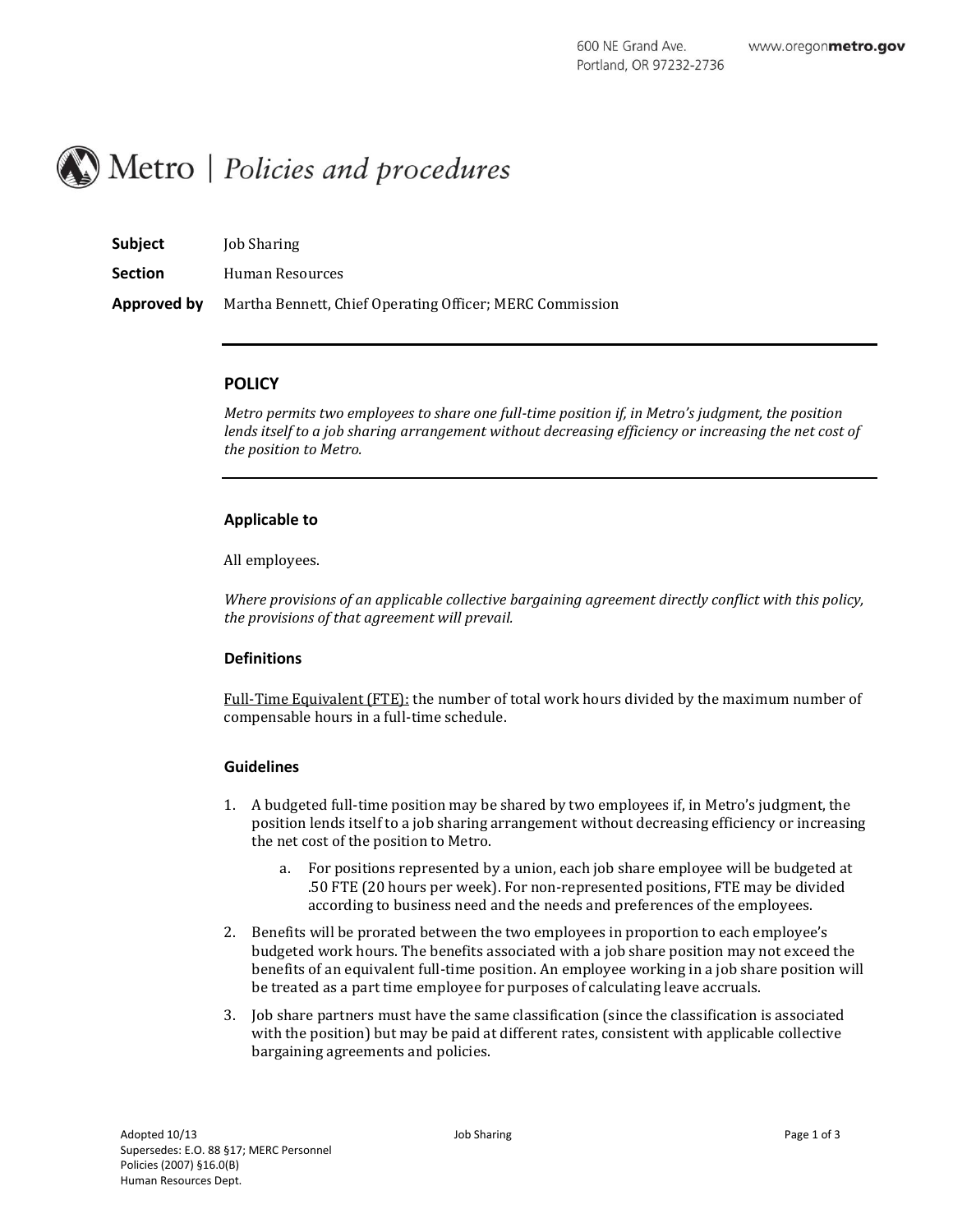### **Procedures**

- 1. A budgeted full-time position may be designated a job share position with the approval of the Department Director and HR Director.
- 2. To initiate a request for job sharing, employees should first discuss the request with their immediate supervisor, who will discuss the request with the Department Director. The decision whether to proceed with the request is at the Department Director's discretion based on operational needs and budget considerations.
- 3. If the Director supports the request, the employees must submit a written proposal to the Director, signed by both employees. The proposal should describe the proposed division of work hours and duties.
- 4. The Department Director will forward the proposal to the Human Resources (HR) Benefits Manager. The HR Benefits Manager will review the proposal to ensure compliance with applicable laws and policies related to benefits and discuss any concerns with the Department Director. The HR Benefits Manager will then forward the request to the HR Director who will approve or deny the request and notify the Department Director and Human Resources Information Systems (HRIS) Analyst. The Department Director is responsible for communicating the response to the affected employees.
- 5. Employees in job sharing arrangements are required to maintain the same performance, productivity and customer service standards that would be expected if the position were filled with one full-time employee. The immediate supervisor is responsible for managing the days and hours worked and the duties assigned to each employee. Job share partners and their supervisors are expected to work together to develop appropriate procedures to balance workloads and share information effectively.
- 6. Employees in job sharing arrangements may be required to track their work hours, even if they are paid on a salary basis, to facilitate management of the position and ensure compliance with legal requirements. Supervisors are responsible for managing work hours consistent with the approved job share arrangement.
- 7. If, in the judgment of the Department Director, the job share arrangement is not meeting Metro's business needs, the Department Director may terminate the arrangement upon 30 days' notice to the affected employees. The affected position may be converted to two parttime positions if consistent with business needs. Any resulting changes to the terms and conditions of employment will be in accordance with Metro's personnel policies and the applicable collective bargaining agreement, if any.
- 8. If one partner in a job sharing arrangement separates from employment, the supervisor and Department Director will determine whether to recruit for a new job share partner, convert the position to two part-time positions, or convert the position to one regular full-time position. This decision is at management's discretion based on operational needs and budget considerations.
	- a. If the position is converted to a regular full time position, the remaining job share employee will be offered the opportunity to assume the position on a full-time basis.
	- b. If the former job share employee is unable to assume the offered full-time position, he or she will be laid off following procedures in the applicable policy or collective bargaining agreement and the full-time position will be opened for recruitment.